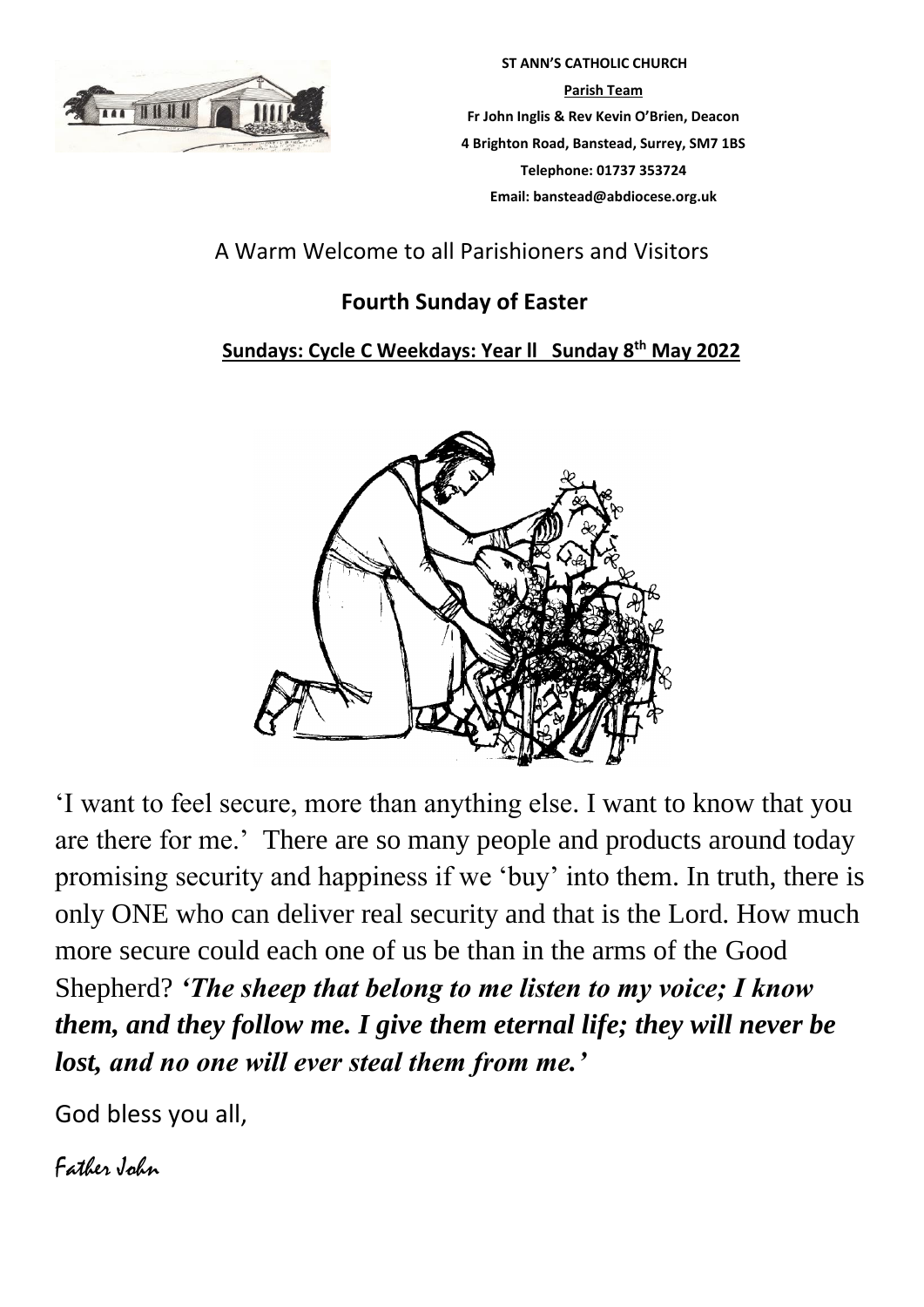## IMPORTANT NOTICE

Next SUNDAY 15TH MAY CHANGE TO MASS TIMES.

On Sunday 15<sup>th</sup> May all Sunday Mass times will be half an hour earlier than usual. So, Mass will be at **8.00am & 9. 30am.The Banstead 5 Churches are holding a service of celebration here at St Ann's at 11.00am** with a reception in the hall afterwards. Our Bishop Richard will be at the celebration along with the Bishop of Guildford and the URC Southern Synod moderator to sign the new B5 covenant. **All welcome.**

## ST ANN'S SVP

Thank you very much for your generosity. The second collections for SVP before Easter amounted to £604.96. This sum has been sent to SVP Disaster Fund for the refugees from Ukraine.

The **last** collection of clothing for Gatwick Detainees Welfare Group will be on **Sunday 15 May.** Many thanks for your support.

**\*New** Socks

**\*New** boxer shorts (Size M) \*Shoes in sizes 7, 8 and 9

\*Backpacks

- \*Trousers in sizes 28", 30" and 32"
- \*Tracksuit bottoms in S, M, and L,

\*Jumpers size M

We put a couple of copies of the Vincentian Concern magazine in the porch for sharing among parishioners. There are articles on Spirituality, Social Justice (Nationality and Borders Bill), Youth SVP and Twinning. Views on SVP by Catholic Bishops and our own Bishop Richard Moth are also included.

#### WALK WITH ME, AN EASTERTIDE JOURNEY OF PRAYER

Walk with Me, an Eastertide Journey of Prayer these reflections and prayers start on Easter Sunday through to Pentecost on Sunday 5th June.

Booklets £1.00 each, or any donation you wish to make. Please leave your money in the newspaper slot.

## BEREAVEMENT CAFE

The Bereavement Cafe will be open again on **Wednesday 11th May at 2-00 p.m.** We meet in the Annexe. Why not come along, or bring a friend/family member, and meet us at our regular monthly bereavement café. All welcome.

Are you struggling with bereavement or loss? Would it help to have someone to talk to? We have bereavement supporters trained to listen, support, and accompany people experiencing grief**. Call Joanna Stewart on 01737 355523 or Paula Thomas on 07710 099682** 

#### SVP FOOD COLLECTION FOR THE LOCAL FOODBANK

For the Food List: Go to our website at [http://www.stannsbanstead.comf](http://www.stannsbanstead.com/)or an updated list, or visit

[https://epsomewell.foodbank.org.uk/give-](https://epsomewell.foodbank.org.uk/give-help/donate-food/)

[help/donate-food/](https://epsomewell.foodbank.org.uk/give-help/donate-food/)

Please place your food in the blue box in the porch.

#### THEASCENT INFORMATION SESSIONS 11 OR 24 MAY AT 7.30PM

An opportunity for Parents, Catechists and Priests to learn more about theASCENT project and the huge impact it is having on young lives. Meet the team, as well as young people who are already taking part, to have all your questions answered. Join one of our Zoom sessions to discover more about this fantastic project for teenagers in year 10, 11 and 12. Contact E: [lizzie.wakeling@abdiocese.org.uk](mailto:lizzie.wakeling@abdiocese.org.uk) for joining instructions.

#### MINISTRY OF CONSOLATION WEDNESDAY 18 MAY AT ST BERNADETTE'S, CRAWLEY 10AM TO 3.30PM

We are looking forward to bringing the members of the Ministry of Consolation together on this day to share ideas and build our network through getting to know each other. We will also have ongoing formation and Bishop Richard will be saying Mass and commissioning the new members of our team. If you would like to find out more, please contact

E[:simon.south@abdiocese.org.uk](mailto:simon.south@abdiocese.org.uk)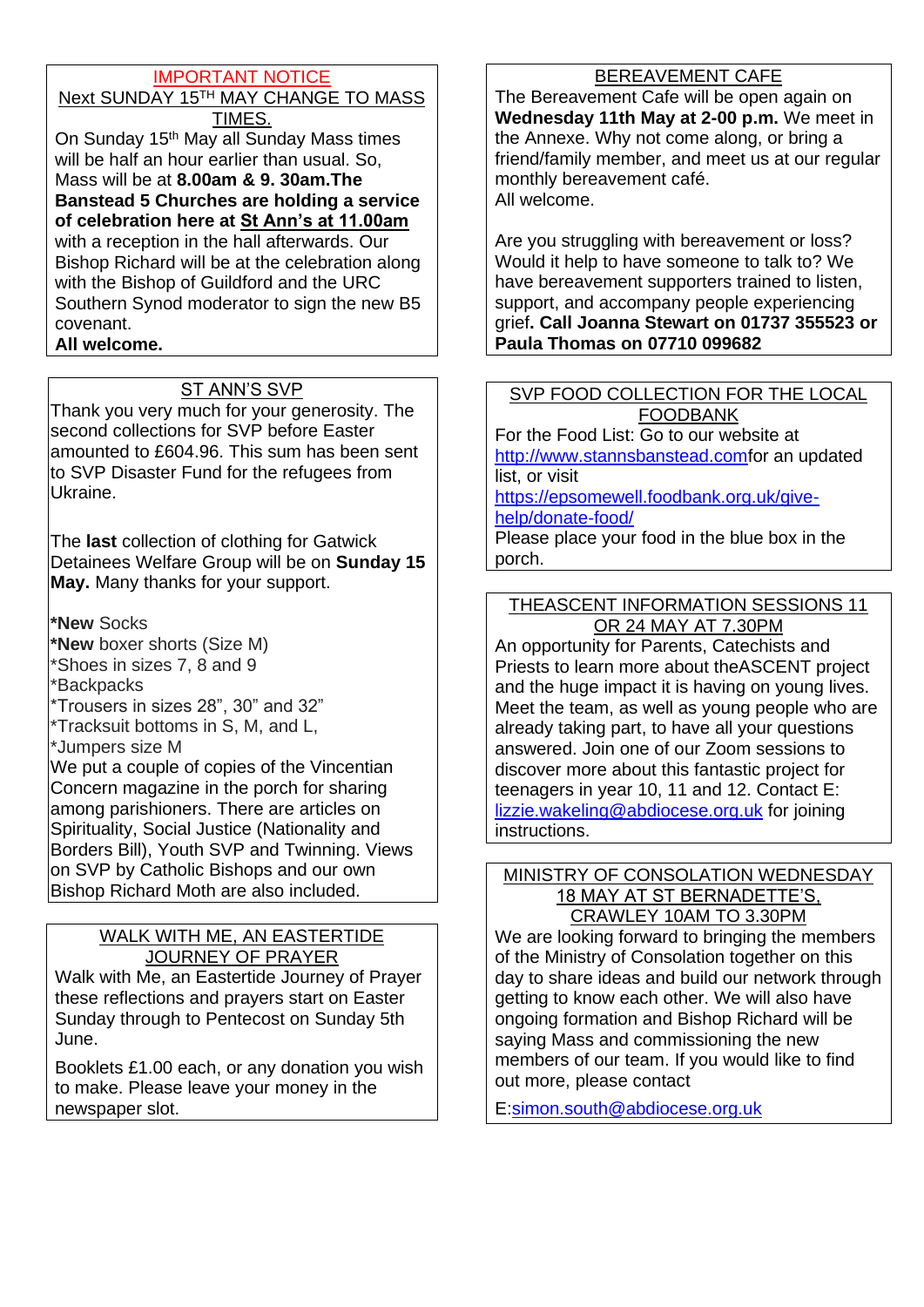#### GRANDPARENTS DAY WEDNESDAY 8 JUNE AT WEST GRINSTEAD 11AM TO 3PM

Our Annual Pilgrimage to the Shrine at West Grinstead for Grandparents and all those who fulfil this role in so many ways. The day begins at 11am with coffee available from 10.30am. This is always a joyous day of celebration with Bishop Richard and friends from across the Diocese. Further information and sign-up details can be found on the Diocesan website under events W:

<https://www.abdiocese.org.uk/diocese/events> If you would like to find out more, please contact E[:katherine.bergin@abdiocese.org.uk](mailto:katherine.bergin@abdiocese.org.uk)

To find out about events hosted by the Diocese please visit our website events calendar W: <https://www.abdiocese.org.uk/diocese/events>

## PARISH SOCIAL LIFE

Cheese and Wine Evening – Sat. 23rd April 2022 and Parish Mass, Barbecue and Afro/Asian Lunch on **Sunday 10th July 2022.**

The recent cheese and wine evening was a great success and thoroughly enjoyed by a good number of attendees, particularly those who were able to make their first social contact for over 2 years with old friends. A big thank you to all who supported or attended this event. An even bigger thank you to the generous parishioners who provided virtually all the fare for the evening (including most of the wine) and to those who left cash donations totalling £20 towards the event. These kind contributions covered the cost of additional wine, so the Parish funds bore no cost for the event. Thanks again to all those who helped achieve this. God does work in mysterious and joyful ways, doesn't he?

## **NOW A NOTE FOR YOUR DIARIES**

Many parishioners will recall the fantastically popular and hugely attended Sunday Mass and lunch held in the church gardens in the summers before Covid struck. We are delighted that this event will be held again this year on **Sunday 10th July,** starting with 10am Mass followed by lunch. Please note the date in your diaries. More details to follow over the coming weeks.

TUESDAY CLUB VOLUNTEERS NEEDED Are you friendly and caring and want to make a difference to your local community? Come and volunteer at our sociable and fun Tuesday Club for people with dementia and their families. Every Tuesday 10am to 3pm at the United Reform Church Banstead. Help needed with setting out chairs and tables, serving refreshments, chatting, and joining in with activities. We have a relaxed atmosphere with different activities. We have a relaxed atmosphere with different activities, singing, crafts exercises, quizzes, games, talks, and general fun and laughter.

Dancing is an optional extra! Call: Clare Neal 07803 130147 Lyn Watson 07546 958229.

#### PLEASE PRAY FOR THOSE IN OUR PARISH WHO ARE SICK Helen Guinness **Freda Griffiths** Karen Murray Maureen Reilly Bob Graham Eileen Graham Indira Louis **Ashlee Rodgers** Christian Requena Gillian Doherty Wendy Counsell **Joshua Anderson** Damian Poole Guilherme Guedes Michael Monaco | Allan Norman Josie Monaco **Edmund Louis** Helen Kershaw Michael Ashman Jane Scargill Jake Brauer Jonathan Lewis Susan Smith Cyrus Pascoe Peter Baikie David Ibbs **Arthur Harding** Amy Grey Stephen Martin Angela MacDonald Sean Gilligan Gillian Wooldridge | Spencer Thorpe Catherine Roberts | James Joseph Trish Nathan **Cathy Paxton** Donato Marchese

## CHILDREN'S RIDDLES

What has a bottom at the top? What did one wall say to the other wall? What has no legs but can walk?

## SECOND COLLECTIONS

**This Sunday 8th May**  Education of Future Priests (Gift Aid)

**Sunday 15th May** Missionary Endeavour of the Diocese (Gift Aid)